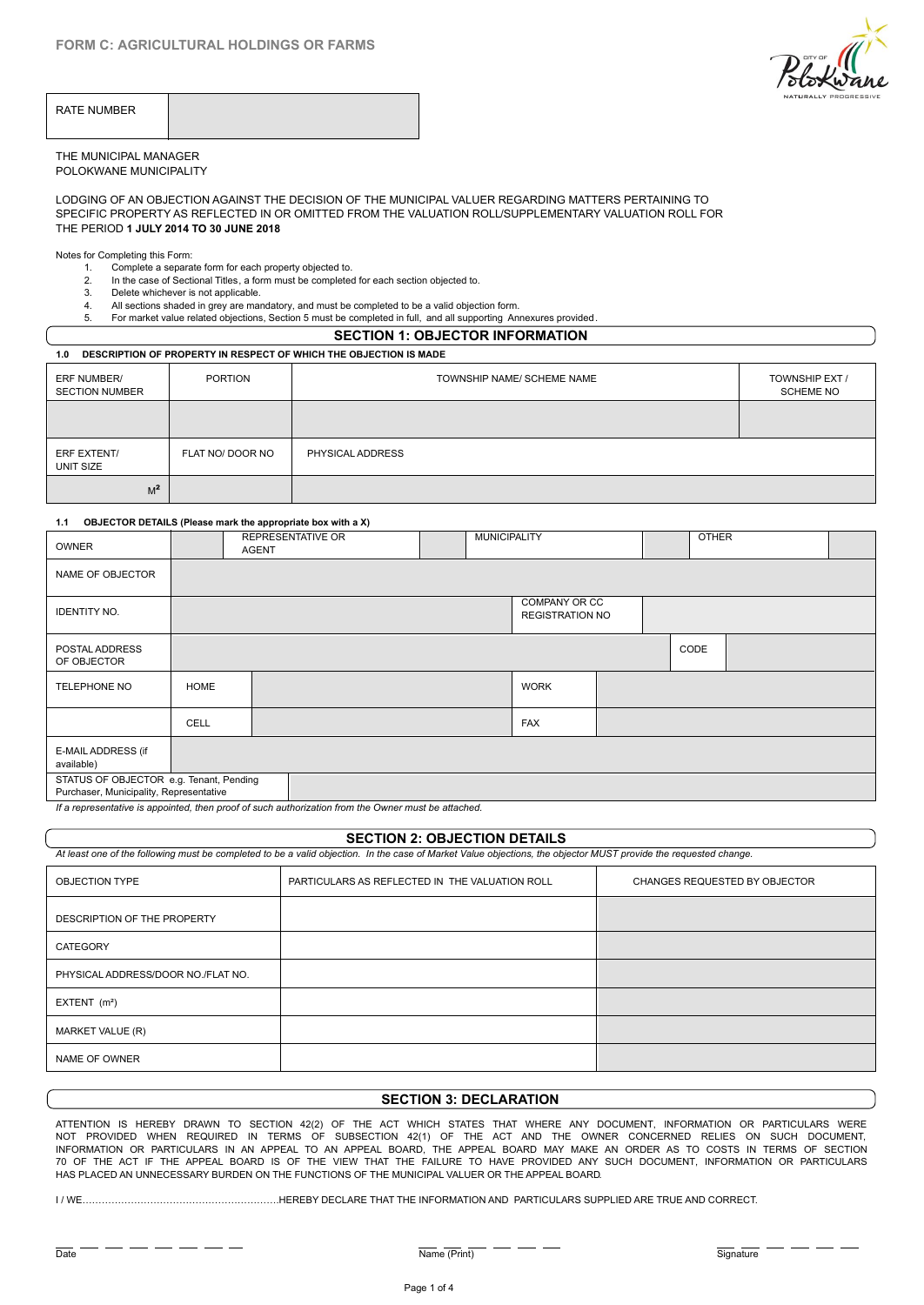(FOR SECTIONAL TITLES GO TO SECTION 6)



### **SECTION 4: PROPERTY DETAILS**

| NAME OF BOND HOLDER | REGISTERED AMOUNT OF BOND |             |
|---------------------|---------------------------|-------------|
|                     |                           | inniranic i |

|                            |            |           | PROVIDE FULL DETAILS OF ALL SERVITUDES, ROADS PROCLAMATIONS OR OTHER ENDORSEMENTS AGAINST THE PROPERTY (IF APPLICABLE) |               |       |
|----------------------------|------------|-----------|------------------------------------------------------------------------------------------------------------------------|---------------|-------|
|                            |            |           |                                                                                                                        |               |       |
| SERVITUDE NO               |            |           |                                                                                                                        | AFFECTED AREA | $M^2$ |
| IN FAVOUR OF               |            |           |                                                                                                                        |               |       |
| FOR WHAT PURPOSE           |            |           |                                                                                                                        |               |       |
|                            |            |           |                                                                                                                        |               |       |
| WAS COMPENSATION PAID      | <b>YES</b> | <b>NO</b> |                                                                                                                        |               |       |
| IF YES:<br>DATE OF PAYMENT |            |           |                                                                                                                        | <b>AMOUNT</b> | R.    |
|                            |            |           |                                                                                                                        |               |       |

| OMPENSATION PAID<br>WAS                        | YES<br>$\sim$ | NO |                                            |  |
|------------------------------------------------|---------------|----|--------------------------------------------|--|
| 'F YES:<br><b>DAVAIDAIT</b><br>DATE OF<br>MENI |               |    | AMOUN <sub>1</sub><br>$\sim$ $\sim$ $\sim$ |  |
|                                                |               |    |                                            |  |

## **SECTION 5: DESCRIPTION OF PROPERTY**

 **(INDICATE NUMBER OR STATE YES/NO IN APPROPRIATE BOX)**

### **5.1 DESCRIPTION OF RESIDENTIAL DWELLING (FOR SECTIONAL TITLE COMPLETE SECTION 4)**

| NO. OF BEDROOMS        | NO. OF BATHROOMS                   | <b>KITCHEN</b>                          | LOUNGE   |  |
|------------------------|------------------------------------|-----------------------------------------|----------|--|
| DINING ROOM            | LOUNGE WITH DINNING<br><b>ROOM</b> | <b>STUDY</b>                            | PLAYROOM |  |
| <b>TELEVISION ROOM</b> | LAUNDRY                            | <b>SEPARATE</b><br><b>TOILET</b>        |          |  |
| <b>OTHER</b>           |                                    | SIZE OF MAIN DWELLING (M <sup>2</sup> ) |          |  |

#### **5.2 OTHER BUILDINGS - ATTACH AS ANNEXURE A**

| SIZE M <sub>2</sub><br><b>BUILDING NO.</b><br><b>BUILDING FUNCTIONAL</b><br>20127<br>. IOF<br><b>IFS</b><br>жıн.<br>. IUIV |
|----------------------------------------------------------------------------------------------------------------------------|
|----------------------------------------------------------------------------------------------------------------------------|

#### **5.3 IS ANY PORTION OF THE PROPERTY USED FOR ANY PURPOSE OTHER THAN AGRICULTURE? (E.G. Business, mining, eco-tourism, trading in or hunting game)**

| <b>TICK</b> |           |
|-------------|-----------|
| <b>YES</b>  | <b>NO</b> |
|             |           |

IF YES - DESCRIBE THE USE(S)

IF NECESSARY PROVIDE ANNEXURE B

 $\overline{\phantom{a}}$  $-$ 

- -- -- -- -- -- -- -

#### **5.4 LAND USE ANALYSIS**

| NON AGRICULTURAL<br>(REFER TO 3.3) | ha |  |
|------------------------------------|----|--|
| <b>GRAZING</b>                     | ha |  |
| <b>UNDER IRRIGATION</b>            | ha |  |
| DRY LAND                           | ha |  |
| PERMANENT CROPS                    | ha |  |
| <b>OTHER</b>                       | ha |  |
| <b>OTHER</b>                       | ha |  |
| <b>OTHER</b>                       | ha |  |
| <b>TOTAL</b>                       | ha |  |

| <b>CONDITION OF FENCES</b> |                |  |             |    |  |
|----------------------------|----------------|--|-------------|----|--|
| GOOD                       | <b>AVERAGE</b> |  | <b>POOR</b> |    |  |
|                            |                |  |             |    |  |
| AREA GAME FENCED           |                |  |             | Ha |  |

- -- -- -- -- -- -

 $\overline{a}$ 

| NUMBER OF<br><b>BOREHOLES</b> |  |
|-------------------------------|--|
| <b>OUTPUT</b><br>LITRES/HOUR  |  |
| <b>DAMS</b>                   |  |
| <b>CAPACITY</b>               |  |

|            | IS THE PROPERTY EXPOSED TO A RIVER? |     |  |
|------------|-------------------------------------|-----|--|
| <b>YES</b> |                                     | NO. |  |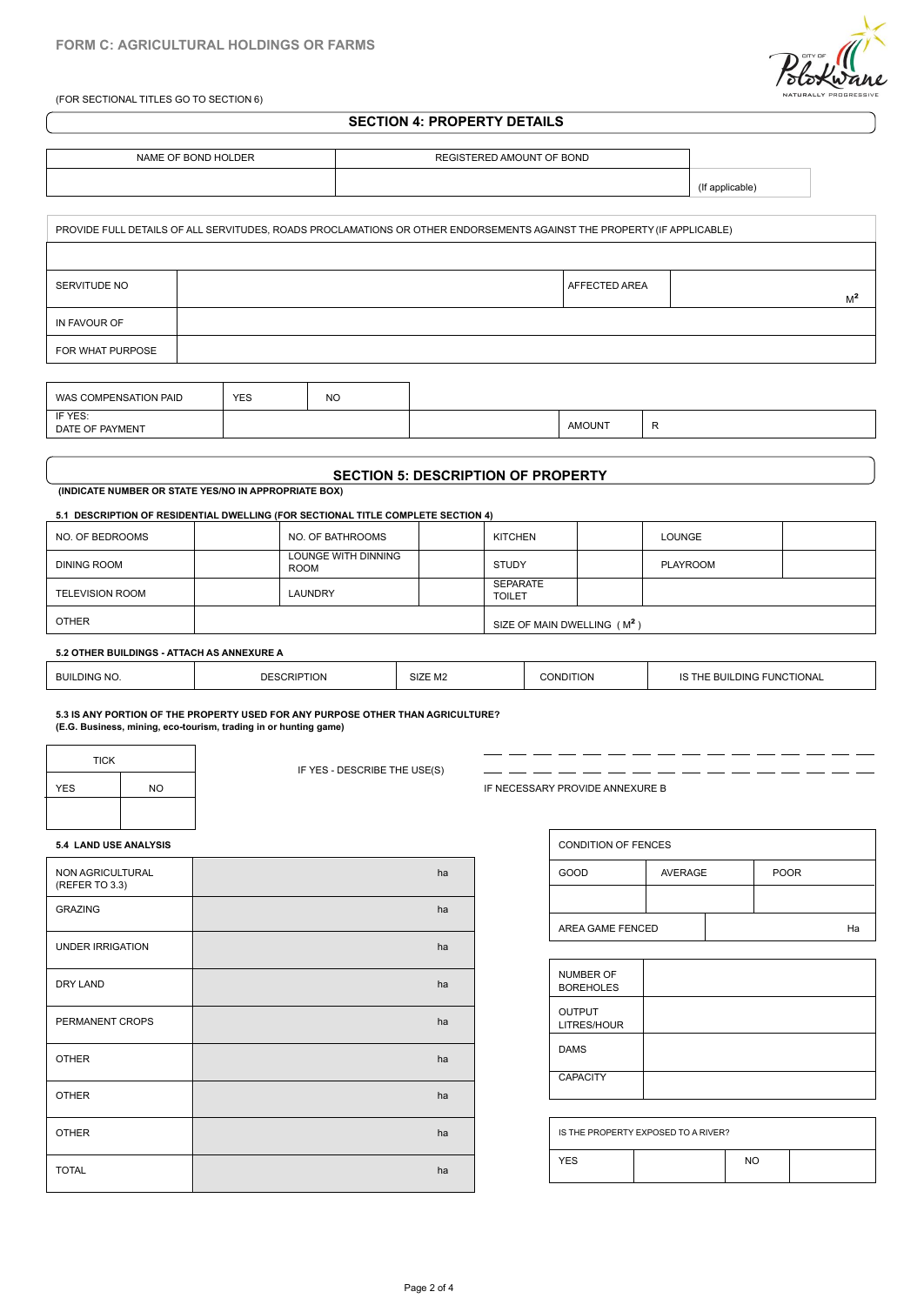

 $\overline{a}$  $\overline{a}$  $\overline{a}$  - -

 $-$ 

 $\overline{a}$  $\overline{a}$ 

 $\overline{\phantom{a}}$ - 1  $\overline{a}$  $\sim$  $\overline{\phantom{0}}$ 

|                                                         |                                                                                            |            |           |            | <i><b>Stoxwane</b></i><br>NATURALLY PROGRESSIVE |  |
|---------------------------------------------------------|--------------------------------------------------------------------------------------------|------------|-----------|------------|-------------------------------------------------|--|
| 5.5 OTHER<br>IS YOUR PROPERTY AFFECTED BY A LAND CLAIM? |                                                                                            | <b>YES</b> | <b>NO</b> |            |                                                 |  |
|                                                         | DATE OF CLAIM                                                                              |            |           |            |                                                 |  |
| IF YES:-                                                | <b>GAZETTE NO.</b>                                                                         |            |           |            |                                                 |  |
|                                                         |                                                                                            |            |           |            |                                                 |  |
| DO YOU HAVE WATER RIGHTS?                               |                                                                                            | <b>YES</b> | <b>NO</b> |            |                                                 |  |
| IF YES :- PROVIDE DETAILS                               |                                                                                            |            |           |            |                                                 |  |
|                                                         |                                                                                            |            |           |            |                                                 |  |
|                                                         | HAVE YOU APPLIED FOR REZONING OR CONSENT USE? CONSENT USE e.g. guest houses, business etc. |            |           | <b>YES</b> | <b>NO</b>                                       |  |
| IF YES :- PROVIDE DETAILS                               |                                                                                            |            |           |            |                                                 |  |
|                                                         |                                                                                            |            |           |            |                                                 |  |
|                                                         | HAS YOUR AGRICULTURAL HOLDINGS PROPERTY BEEN EXCISED                                       |            |           | <b>YES</b> | <b>NO</b>                                       |  |
| IF YES :- FULL DETAILS                                  |                                                                                            |            |           |            |                                                 |  |
|                                                         |                                                                                            |            |           |            |                                                 |  |
|                                                         | HAS THE TOWNSHIP BEEN APPLIED FOR OR PROCLAIMED?                                           |            |           | <b>YES</b> | <b>NO</b>                                       |  |

#### **TENANT AND RENT INFORMATION - ANNEXURE C**

| HAS THE TOWNSHIP BEEN APPLIED FOR OR PROCLAIMED? |  |  | <b>YES</b> | <b>NO</b> |  |
|--------------------------------------------------|--|--|------------|-----------|--|
| IF YES :- NEW FARM<br><b>DESCRIPTION</b>         |  |  |            |           |  |
|                                                  |  |  |            |           |  |
| TENANT AND RENT INFORMATION - ANNEXURE C         |  |  |            |           |  |

 $\overline{\phantom{a}}$  $\overline{a}$ 

 $-$ 

 $-$ - -

ADVERSE FEATURES AND/OR FURTHER REASONS IN SUPPORT OF THIS OBJECTION (ANNEXURES CAN BE PROVIDED)

#### **SECTION 6: MARKET INFORMATION**

|                              | IF YOUR PROPERTY IS CURRENTLY ON THE MARKET |        | 3 YEARS                                | IF YOUR PROPERTY HAS BEEN ON THE MARKET THE LAST |
|------------------------------|---------------------------------------------|--------|----------------------------------------|--------------------------------------------------|
| WHAT IS THE ASKING<br>PRICE? | <b>RR</b>                                   |        | I WHAT WAS THE<br><b>ASKING PRICE?</b> | <b>RR</b>                                        |
| OFFER RECEIVED               | <b>RR</b>                                   |        | OFFER RECEIVED                         | <b>RR</b>                                        |
| NAME OF AGENT                |                                             | TEL NO |                                        |                                                  |

SALE TRANSACTIONS (OF OTHER PROPERTIES IN THE VICINITY) USED BY THE OBJECTOR IN DETERMINING THE MARKET VALUE OF PROPERTY OBJECTED TO *NB - For Market Value Objections, at least one Comparable Sale must be provided as EVIDENCE* PRICE?<br>
SOFFER RECEIVED<br>
NAME OF AGENT<br>
SALE TRANSACTIONS (OF OTHER PROPERTIES IN THE VICINITY) USED BY THE OBJECTOR IN DETERMINING THE MARKET VALUE OF PROPERTY<br>
OBJECTED TO<br>
OBJECTED TO<br>
ERF/UNIT NO SUBURB/SCHEME NAME<br>
SU